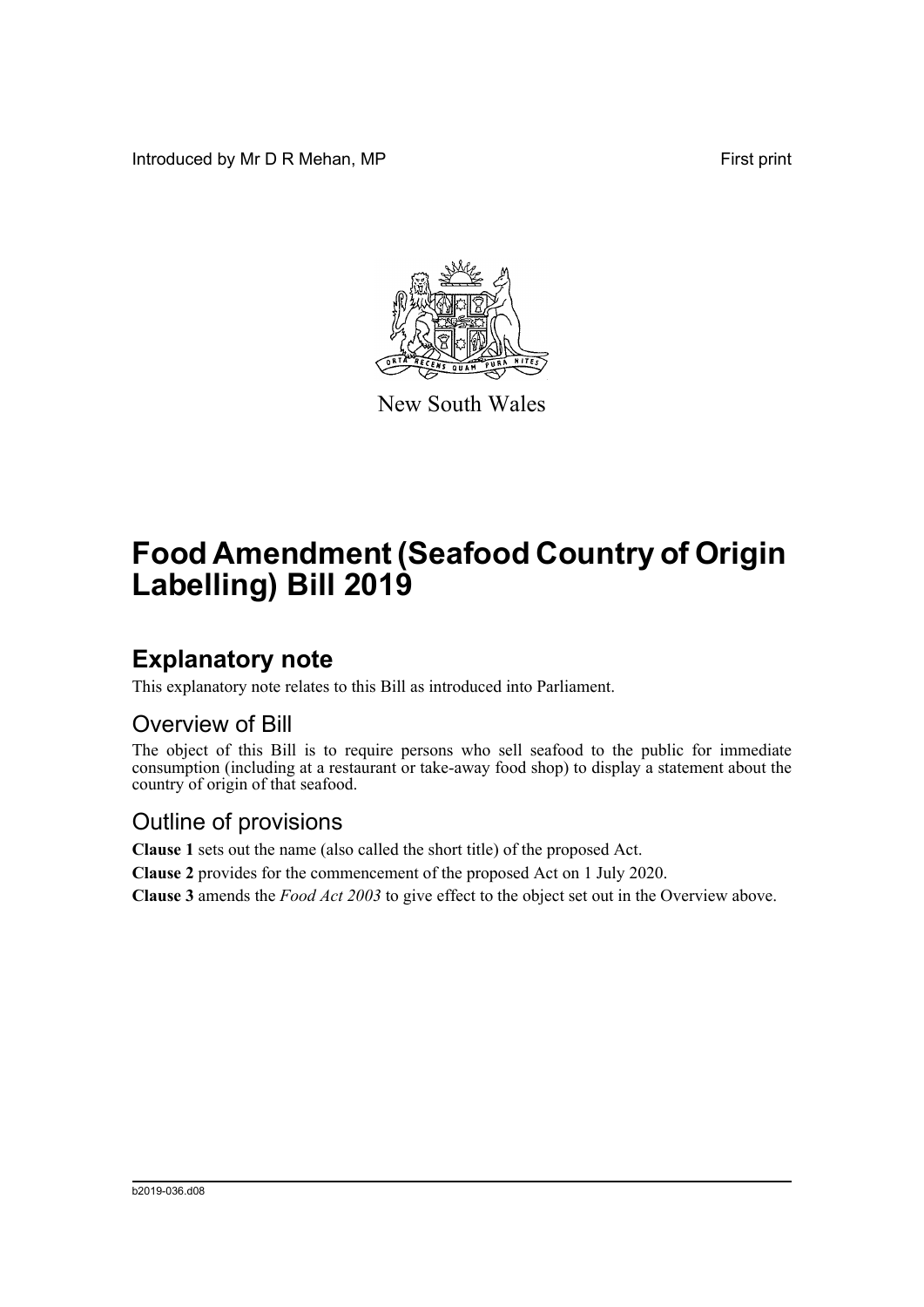Introduced by Mr D R Mehan, MP **First** print



New South Wales

# **Food Amendment (Seafood Country of Origin Labelling) Bill 2019**

### **Contents**

|  |                                    | Page |
|--|------------------------------------|------|
|  | Name of Act                        |      |
|  | 2 Commencement                     |      |
|  | 3 Amendment of Food Act 2003 No 43 |      |
|  |                                    |      |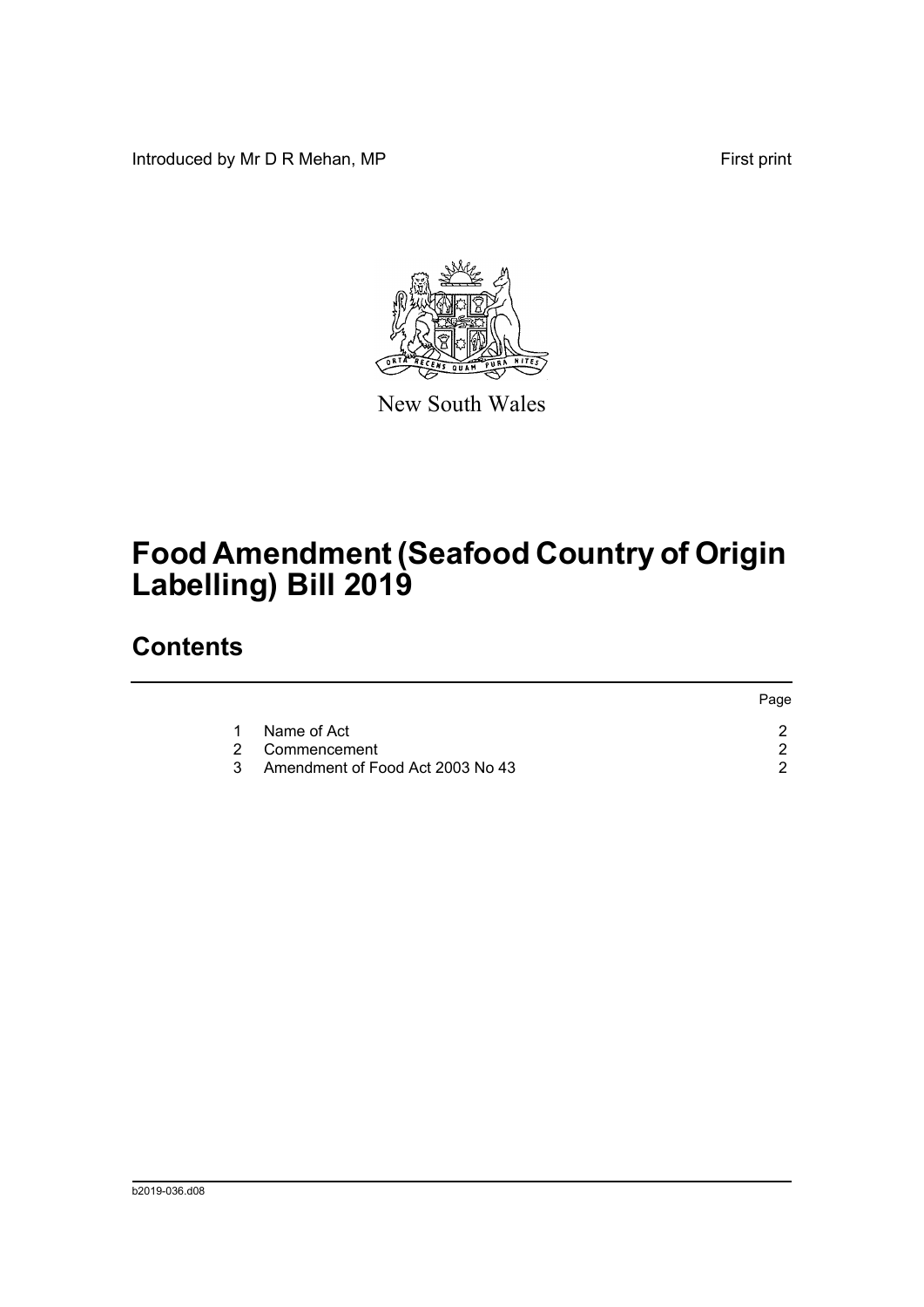

New South Wales

# **Food Amendment (Seafood Country of Origin Labelling) Bill 2019**

No , 2019

#### **A Bill for**

An Act to amend the *Food Act 2003* to require the country of origin of seafood that is sold for immediate consumption to be displayed.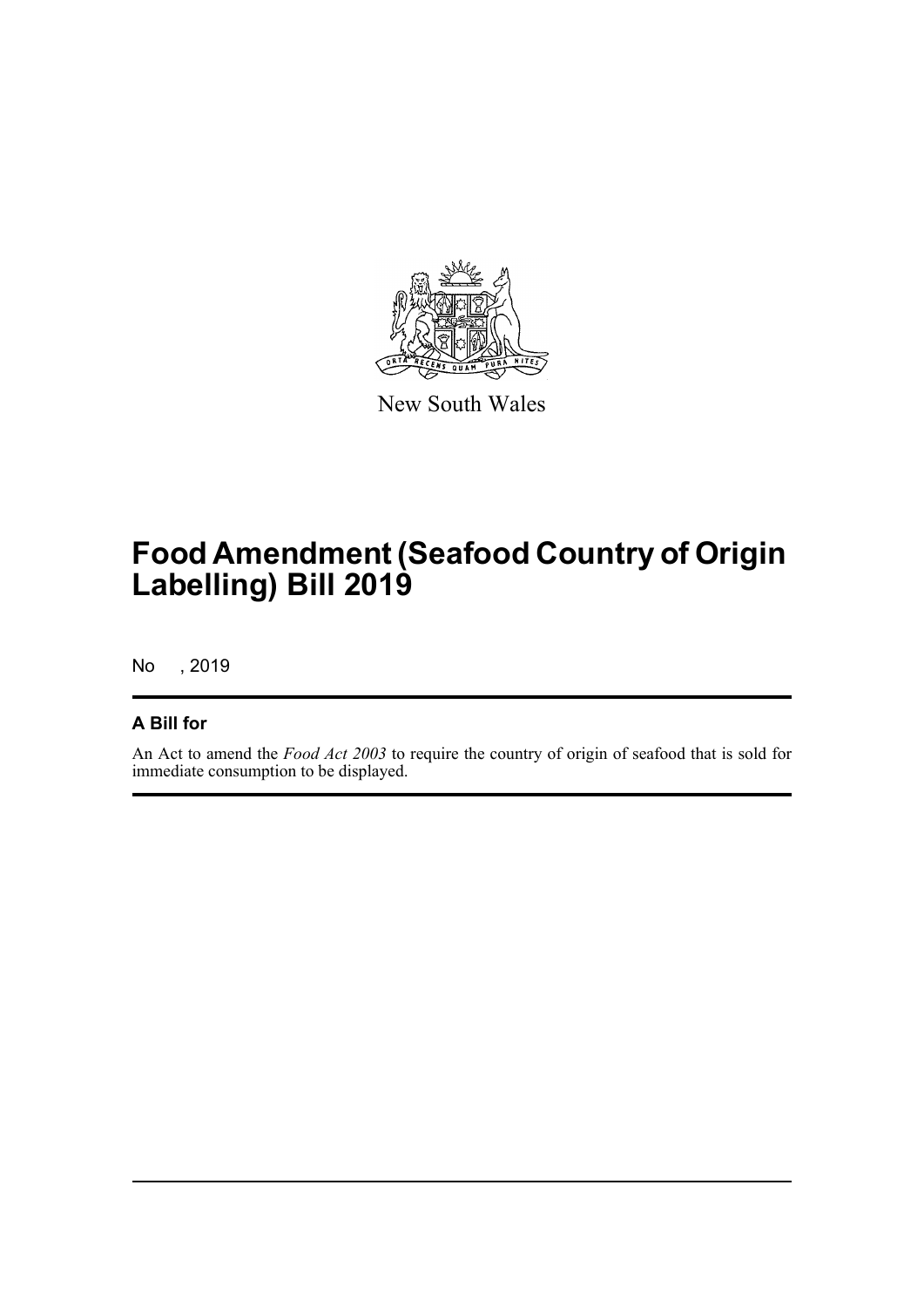Food Amendment (Seafood Country of Origin Labelling) Bill 2019 [NSW]

<span id="page-3-2"></span><span id="page-3-1"></span><span id="page-3-0"></span>

|   |                                                                                |                                                                              |        | The Legislature of New South Wales enacts-                                                                                                                                                                                                                                                                                                                                                                   | 1                                      |  |  |
|---|--------------------------------------------------------------------------------|------------------------------------------------------------------------------|--------|--------------------------------------------------------------------------------------------------------------------------------------------------------------------------------------------------------------------------------------------------------------------------------------------------------------------------------------------------------------------------------------------------------------|----------------------------------------|--|--|
| 1 | <b>Name of Act</b>                                                             |                                                                              |        |                                                                                                                                                                                                                                                                                                                                                                                                              |                                        |  |  |
|   | This Act is the Food Amendment (Seafood Country of Origin Labelling) Act 2019. |                                                                              |        |                                                                                                                                                                                                                                                                                                                                                                                                              |                                        |  |  |
| 2 | Commencement<br>This Act commences on 1 July 2020.                             |                                                                              |        |                                                                                                                                                                                                                                                                                                                                                                                                              |                                        |  |  |
|   |                                                                                |                                                                              |        |                                                                                                                                                                                                                                                                                                                                                                                                              |                                        |  |  |
| 3 |                                                                                | Amendment of Food Act 2003 No 43                                             |        |                                                                                                                                                                                                                                                                                                                                                                                                              |                                        |  |  |
|   | Insert after section 20—                                                       |                                                                              |        |                                                                                                                                                                                                                                                                                                                                                                                                              |                                        |  |  |
|   | 20A                                                                            | Statement of country of origin for seafood sold for immediate<br>consumption |        |                                                                                                                                                                                                                                                                                                                                                                                                              |                                        |  |  |
|   |                                                                                | (1)                                                                          |        | A person must not sell seafood to the public for immediate consumption<br>(including, but not limited to, selling seafood at a restaurant or<br>take-away food shop) unless the seafood is accompanied by whichever<br>of the following statements applies to the seafood—                                                                                                                                   | 10<br>11<br>12<br>13                   |  |  |
|   |                                                                                |                                                                              | (a)    | in the case of seafood wholly sourced from Australia—"This<br>seafood is sourced from Australia" (or similar words identifying<br>Australia, or a specified State or locality in Australia, as the<br>source of the seafood),                                                                                                                                                                                | 14<br>15<br>16<br>17                   |  |  |
|   |                                                                                |                                                                              | (b)    | in the case of seafood that is not sourced from Australia—"This<br>seafood is imported" (or similar words identifying the country<br>from which the seafood is sourced),                                                                                                                                                                                                                                     | 18<br>19<br>20                         |  |  |
|   |                                                                                |                                                                              | (c)    | in the case of a product containing both seafood sourced from<br>Australia and from other countries—"This seafood may include<br>seafood sourced from Australia and imported seafood" (or<br>similar words identifying the country from which the seafood is<br>sourced).                                                                                                                                    | 21<br>22<br>23<br>24<br>25             |  |  |
|   |                                                                                |                                                                              |        | Maximum penalty—1 penalty unit.                                                                                                                                                                                                                                                                                                                                                                              | 26                                     |  |  |
|   |                                                                                | (2)                                                                          | $if$ — | For the purposes of subsection $(1)$ , a statement accompanies seafood                                                                                                                                                                                                                                                                                                                                       | 27<br>28                               |  |  |
|   |                                                                                |                                                                              | (a)    | in the case of the seafood that is visible to the customer when<br>offered for sale—the statement is displayed with the seafood to<br>which it relates, or                                                                                                                                                                                                                                                   | 29<br>30<br>31                         |  |  |
|   |                                                                                |                                                                              | (b)    | in the case of seafood that is offered for sale in a menu or other<br>display—the statement is published together with the name or<br>description of the seafood in the menu or display.                                                                                                                                                                                                                     | 32<br>33<br>34                         |  |  |
|   |                                                                                | (3)                                                                          |        | In this section-<br>seafood means an aquatic vertebrate or aquatic invertebrate (including<br>a product of, or anything containing a product of, an aquatic vertebrate<br>or aquatic invertebrate) that is intended for human consumption, but<br>does not include amphibians, mammals, reptiles or any seafood or class<br>of seafood prescribed by the regulations for the purposes of this<br>definition. | 35<br>36<br>37<br>38<br>39<br>40<br>41 |  |  |
|   |                                                                                |                                                                              |        |                                                                                                                                                                                                                                                                                                                                                                                                              |                                        |  |  |